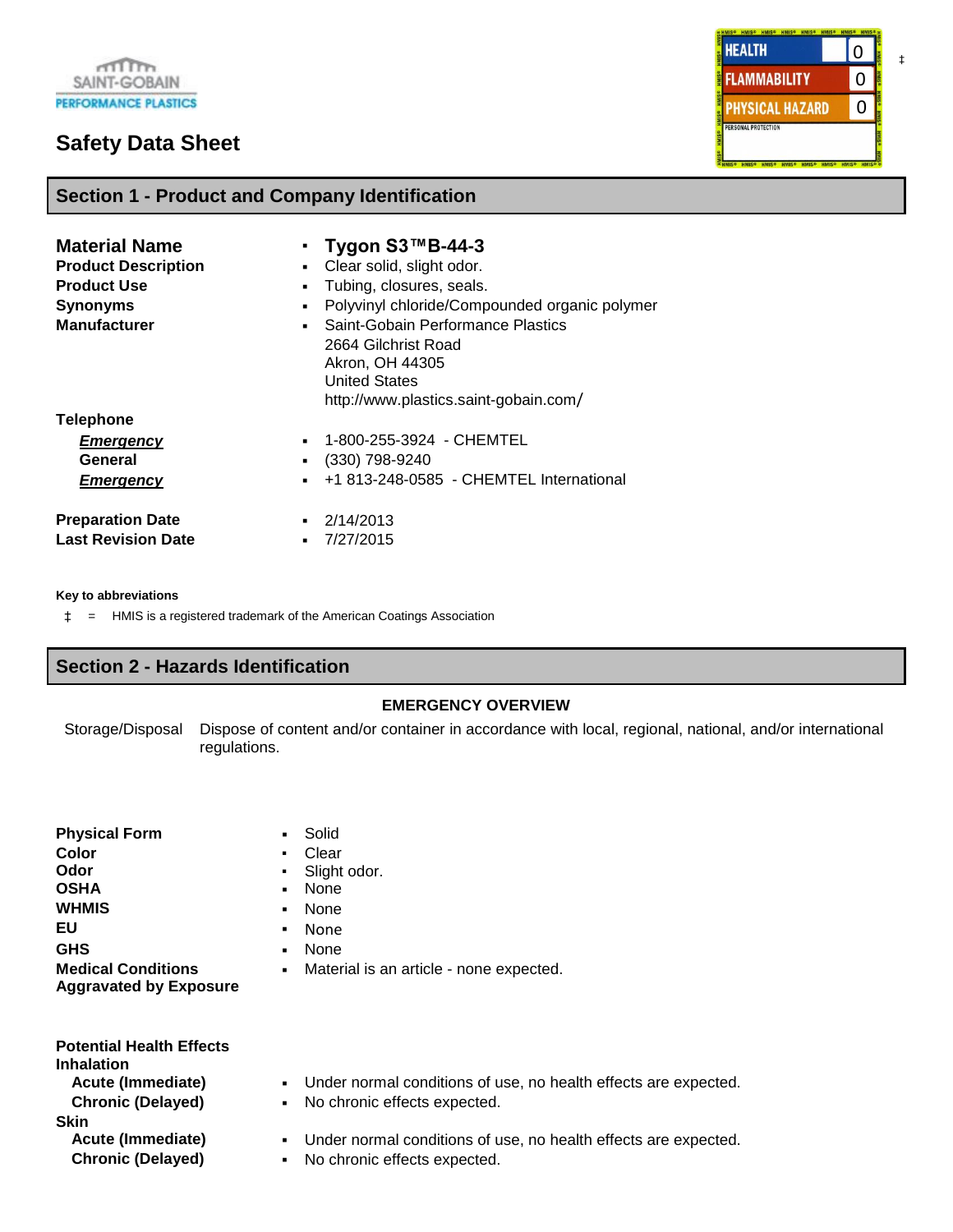| <b>Eye</b><br><b>Acute (Immediate)</b>           | Under normal conditions of use, no health effects are expected. If heated, exposure to<br>$\blacksquare$<br>vapors may cause eye irritation. |
|--------------------------------------------------|----------------------------------------------------------------------------------------------------------------------------------------------|
| <b>Chronic (Delayed)</b>                         | No chronic effects expected.                                                                                                                 |
| Ingestion                                        |                                                                                                                                              |
| <b>Acute (Immediate)</b>                         | Under normal conditions of use, no health effects are expected. May cause intestinal<br>blockage if swallowed.                               |
| <b>Chronic (Delayed)</b>                         | No chronic effects expected.                                                                                                                 |
| <b>Potential Environmental</b><br><b>Effects</b> | No environmental effects expected.                                                                                                           |

*See Section 12 for Ecological Information.*

#### **Section 3 - Composition/Information on Ingredients**

These shaped articles are not a regulated chemical as they do not release or otherwise result in exposure to hazardous chemicals under normal conditions of use.

Under United States Regulations (29 CFR 1900.1200 - Hazard Communication Standard) this product is exempt as an article under stated normal conditions of use. Under Canadian regulations (Workplace Hazardous Materials Information System (WHMIS) - Hazardous Products Act (HPA), Section 11(1)), these product(s) are exempt and considered manufactured article(s) under stated normal conditions of use. According to European Directive 1999/45/EC this preparation is not considered dangerous. Under United Nations Globally Harmonized System for the Classification and Labeling of Hazardous Chemicals (GHS) this product is exempt from regulation as a manufactured article.

*See Section 11 for Toxicological Information.*

| <b>Section 4 - First Aid Measures</b> |                                                                                                                                                                                                                                                                                                                                     |  |  |
|---------------------------------------|-------------------------------------------------------------------------------------------------------------------------------------------------------------------------------------------------------------------------------------------------------------------------------------------------------------------------------------|--|--|
| <b>Inhalation</b>                     | • First aid is not expected to be necessary if material is used under ordinary<br>conditions and as recommended. If signs/symptoms develop, move person to<br>fresh air. Administer oxygen if breathing is difficult. Give artificial respiration if<br>victim is not breathing. If signs/symptoms continue, get medical attention. |  |  |
| <b>Skin</b>                           | First aid is not expected to be necessary if material is used under ordinary<br>$\blacksquare$<br>conditions and as recommended. Wash skin with soap and water. If<br>signs/symptoms develop, get medical attention.                                                                                                                |  |  |
| Eye                                   | First aid is not expected to be necessary if material is used under ordinary<br>$\mathbf{u}$ .<br>conditions and as recommended. If contact with material occurs flush eyes with<br>water. If signs/symptoms develop, get medical attention.                                                                                        |  |  |
| Ingestion                             | First aid is not expected to be necessary if material is used under ordinary<br>٠.<br>conditions and as recommended.                                                                                                                                                                                                                |  |  |

*See Section 2 for Potential Health Effects.*

| <b>Section 5 - Fire Fighting Measures</b>           |                                                                                                                                                                       |  |  |
|-----------------------------------------------------|-----------------------------------------------------------------------------------------------------------------------------------------------------------------------|--|--|
| <b>Extinguishing Media</b>                          | • LARGE FIRE: Water spray, fog or regular foam.<br>SMALL FIRES: Dry chemical, CO2, water spray or regular foam.                                                       |  |  |
| <b>Unsuitable Extinguishing</b><br>Media            | None known.                                                                                                                                                           |  |  |
| <b>Firefighting Procedures</b>                      | Keep unauthorized personnel away.<br>Stay upwind.                                                                                                                     |  |  |
| <b>Unusual Fire and Explosion</b><br><b>Hazards</b> | Toxic and irritating gases/fumes may be given off during burning or thermal<br>decomposition.                                                                         |  |  |
| <b>Hazardous Combustion</b><br><b>Products</b>      | Thermal decomposition or combustion products may include hydrochloric acid,<br>oxides or carbon, small amounts of benzene and aromatic and aliphatic<br>hydrocarbons. |  |  |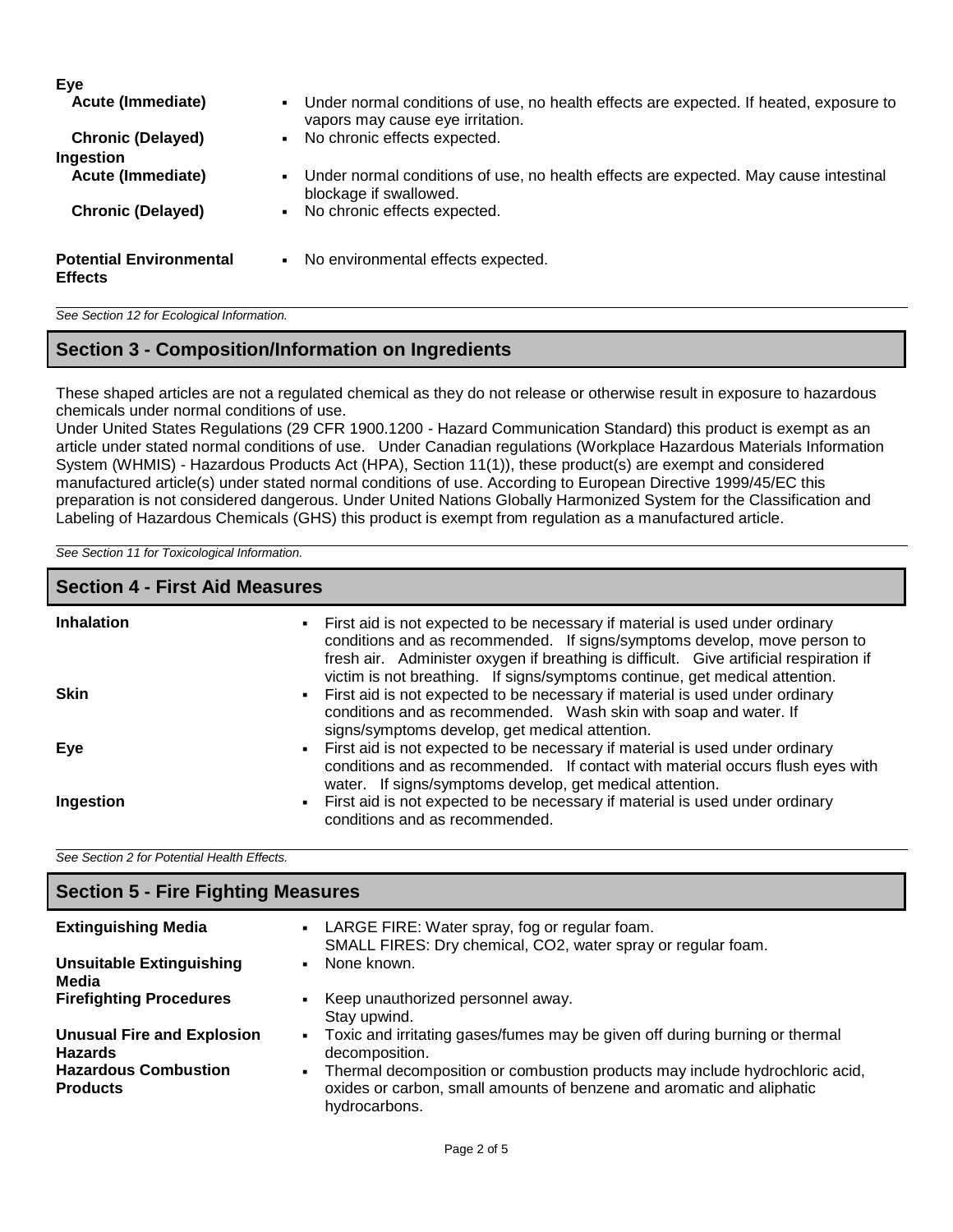**Protection of Firefighters** • Fire-fighters should wear appropriate protective equipment and self-contained breathing apparatus (SCBA) with a full face-piece operated in positive pressure mode.

| <b>Section 6 - Accidental Release Measures</b> |                                                                                                                                             |  |  |
|------------------------------------------------|---------------------------------------------------------------------------------------------------------------------------------------------|--|--|
| <b>Personal Precautions</b>                    | No special precautions expected to be necessary if material is used under ordinary<br>conditions and as recommended                         |  |  |
| <b>Emergency Procedures</b>                    | No emergency procedures are expected to be necessary if material is used under<br>$\blacksquare$<br>ordinary conditions and as recommended. |  |  |
| <b>Environmental Precautions</b>               | Prevent entry into waterways and sewers.<br>$\mathbf{H}$                                                                                    |  |  |
| Containment/Clean-up<br><b>Measures</b>        | Carefully shovel or sweep up spilled material and place in suitable container.                                                              |  |  |

| <b>Section 7 - Handling and Storage</b> |                |                                                                                                                  |  |
|-----------------------------------------|----------------|------------------------------------------------------------------------------------------------------------------|--|
| <b>Handling</b><br><b>Storage</b>       |                | - No special handling instructions are necessary. Avoid incompatible materials.<br>• Store in a cool, dry place. |  |
| <b>Special Packaging Materials</b>      | $\blacksquare$ | No data available.                                                                                               |  |

- **Incompatible Materials or Ignition Sources**
- May react with strong acids and oxidizing agents.

## **Section 8 - Exposure Controls/Personal Protection**

| <b>Personal Protective Equipment</b> |                |                                                                                    |
|--------------------------------------|----------------|------------------------------------------------------------------------------------|
| <b>Respiratory</b>                   | $\blacksquare$ | Under normal conditions of use, respiratory protection is not required.            |
| Eye/Face                             | $\blacksquare$ | Under normal conditions of use, eye protection is not required.                    |
| <b>Hands</b>                         | $\sim$         | No special protection is required.                                                 |
| <b>Skin/Body</b>                     | $\blacksquare$ | No special protection is required.                                                 |
| Engineering                          | $\blacksquare$ | No special ventilation systems are required under normal conditions of use. Use    |
| <b>Measures/Controls</b>             |                | adequate ventilation and/or engineering controls in high temperature processing to |
|                                      |                | prevent exposure to vapors.                                                        |
| <b>Exposure Limits/Guidelines</b>    |                | None expected under normal conditions of use.                                      |

# **Section 9 - Physical and Chemical Properties**

**Physical Form**<br> **Appearance/Description**<br> **Example 20 Formula Propearance/Description**<br> **Example 20 Formula Propearance/Description Appearance/Description ▪** 

| Color: Clear                     |                               | <b>Odor:</b> Slight odor. |            |
|----------------------------------|-------------------------------|---------------------------|------------|
| Taste: No data available.        |                               | Odor Threshold: NDA       |            |
| <b>Boiling Point:</b>            | <b>NDA</b>                    | Vapor Pressure:           | <b>NDA</b> |
| <b>Melting Point:</b>            | 280 to 320 C(536 to 608 F)    | <b>Vapor Density:</b>     | <b>NDA</b> |
| <b>Specific Gravity/Relative</b> | 1.21 Water=1                  | <b>Evaporation Rate:</b>  | <b>NDA</b> |
| Density:                         |                               |                           |            |
| Density:                         | 75.5378 lb(s)/ft <sup>3</sup> | $VOC (Wt.)$ :             | <b>NDA</b> |
| <b>Bulk Density:</b>             | <b>NDA</b>                    | VOC (Vol.):               | <b>NDA</b> |
| pH:                              | <b>NDA</b>                    | Volatiles (Wt.):          | <b>NDA</b> |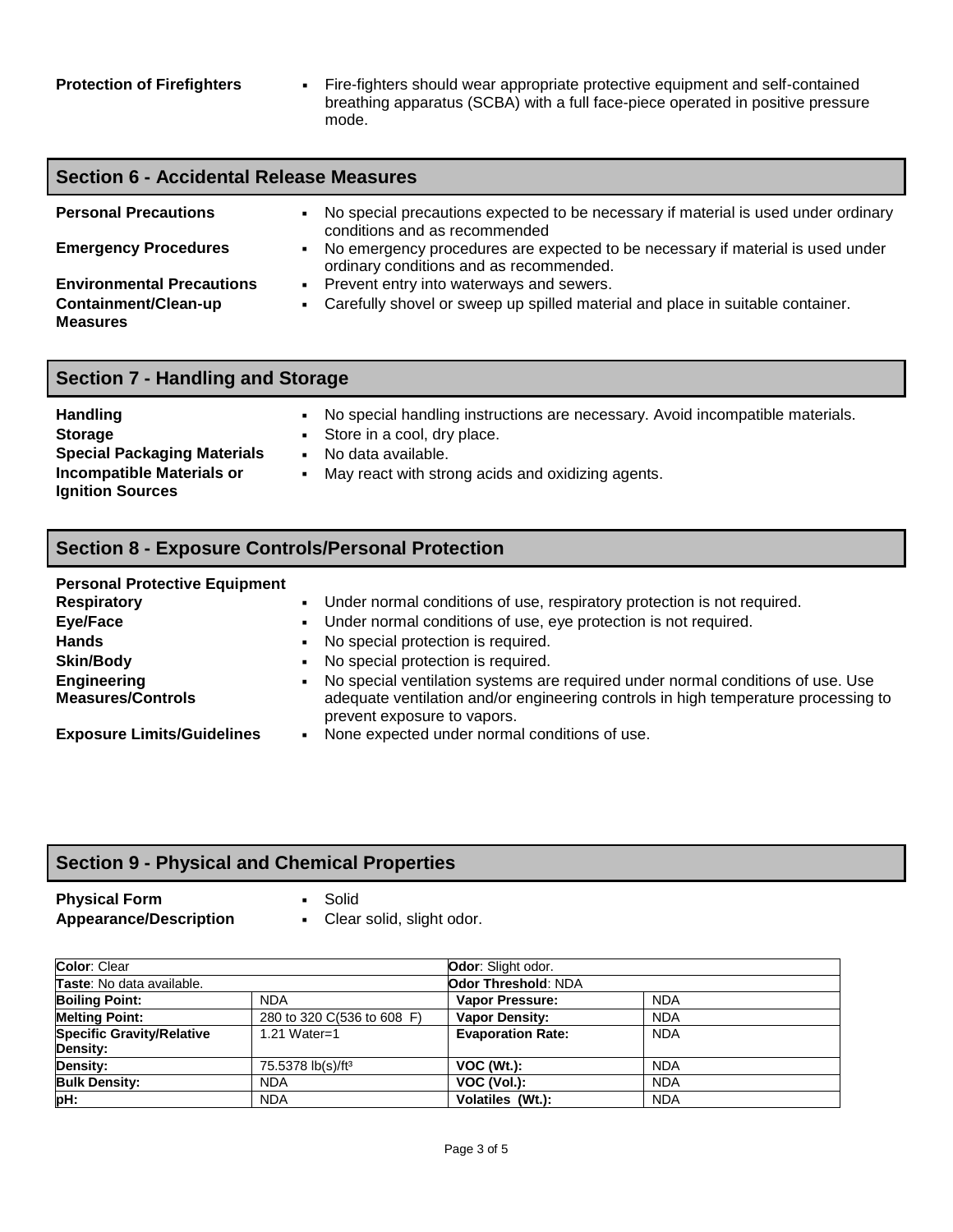| <b>Water Solubility:</b>                       | <b>NDA</b> | Volatiles (Vol.):               | <b>NDA</b> |
|------------------------------------------------|------------|---------------------------------|------------|
| <b>Solvent Solubility:</b>                     | <b>NDA</b> | <b>Flash Point:</b>             | <b>NDA</b> |
| <b>Viscosity:</b>                              | <b>NDA</b> | <b>Flash Point Test Type:</b>   | <b>NDA</b> |
| <b>Half-Life:</b>                              | <b>NDA</b> | UEL:                            | <b>NDA</b> |
| <b>Octanol/Water Partition</b><br>coefficient: | <b>NDA</b> | LEL:                            | <b>NDA</b> |
| Coefficient of water/oil<br>distribution:      | <b>NDA</b> | Autoignition:                   | <b>NDA</b> |
| <b>Bioaccumulation Factor:</b>                 | <b>NDA</b> | <b>Bioconcentration Factor:</b> | <b>NDA</b> |
| <b>Biochemical Oxygen Demand</b><br>BOD/BOD5:  | <b>NDA</b> | <b>Chemical Oxygen Demand:</b>  | <b>NDA</b> |
| Persistence:                                   | <b>NDA</b> | Degradation:                    | <b>NDA</b> |

### **Section 10 - Stability and Reactivity**

- **Stability Example 1** Stable
- **Hazardous Polymerization ·** Hazardous polymerization will not occur.
- **Conditions to Avoid •** Extreme heat, fire and incompatible materials.
- **Incompatible Materials** Strong oxidizing agents, acids, acetal or acetal copolymers and amine containing materials.

**Hazardous Decomposition Products**

▪ Under normal conditions of storage and use, hazardous decomposition products should not be produced. By fire and thermal decomposition hydrochloric acid, oxides of carbon, oxides of nitrogen and small amounts of benzene and aromatic and aliphatic hydrocarbons may be generated.

## **Section 11 - Toxicological Information**

This product is a contained article and not known to cause any toxicological effects.

#### **Section 12 - Ecological Information**

| <b>Ecological Fate</b>           | No information available for the product.<br>$\blacksquare$ |
|----------------------------------|-------------------------------------------------------------|
| <b>Persistence/Degradability</b> | • No information available for the product.                 |
| <b>Bioaccumulation Potential</b> | • No information available for the product.                 |
| <b>Mobility in Soil</b>          | No information available for the product.<br><b>COLLEGE</b> |

#### **Section 13 - Disposal Considerations**

**Product Example 20 The generation of waste should be avoided or minimized wherever possible.** Dispose of surplus and non-recyclable products via a licensed waste disposal contractor. Disposal of this product, solutions and any by-products should at all times comply with the requirements of environmental and waste disposal legislation and any regional local authority requirements.

#### **Section 14 - Transportation Information**

#### **DOT - United States - Department of Transportation Shipping Name:** Not Regulated

#### **TDG - Canada - Transport of Dangerous Goods**